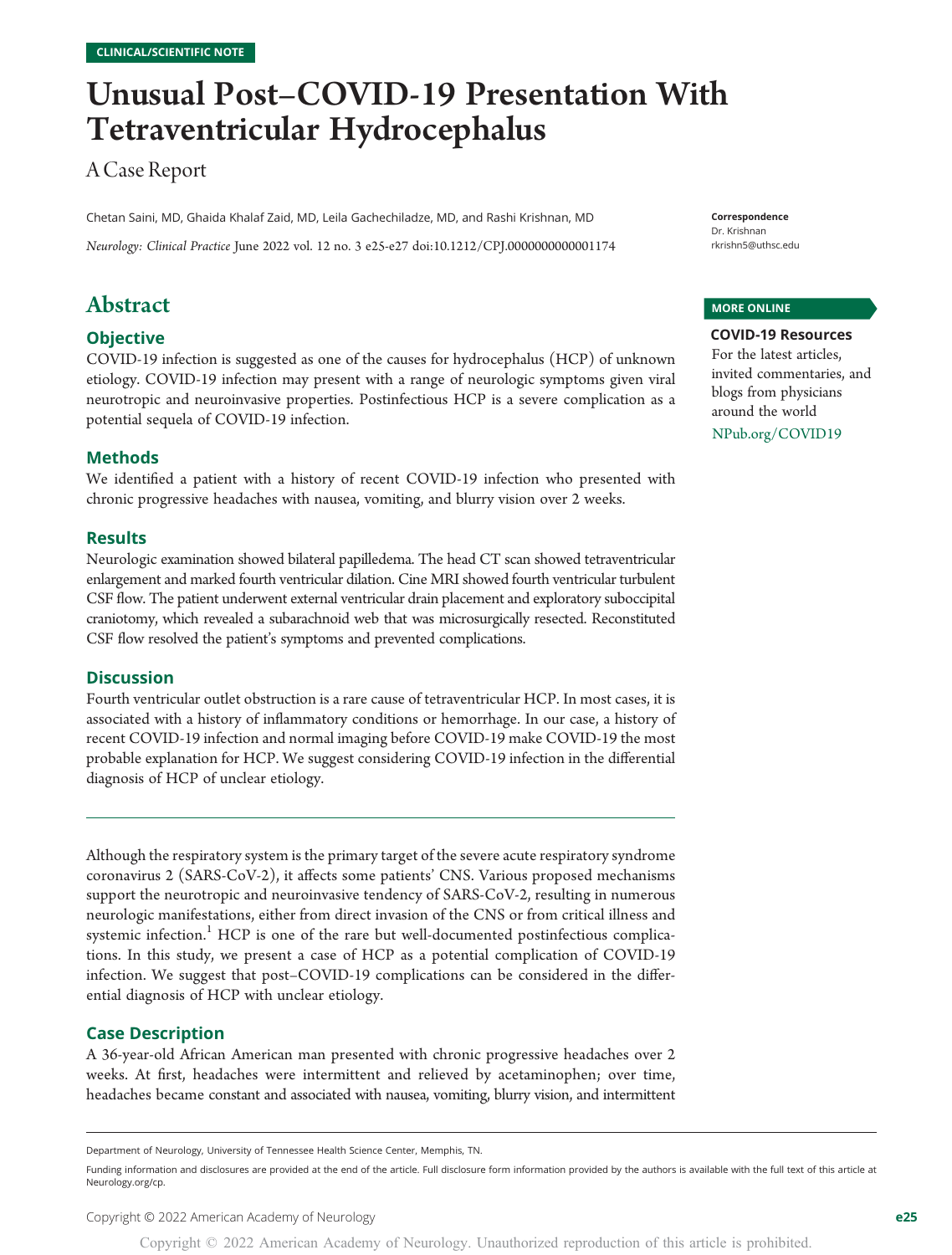horizontal diplopia. Symptoms worsened with exercise and straining and improved with lying flat. The patient denied any history of headaches.

His medical history was significant for hypertension and recent COVID-19 infection (PCR positive) 3 months ago, with mild symptoms. No neurologic workup or hospitalization was required. He was quarantined and then returned to usual activities.

He was alert and oriented; vital signs and general examination were unremarkable, although neurologic examination showed bilateral papilledema (grade 2) and shuffling gait. Compared with previous normal CT and MR imaging of the head 3 years ago, the head CT scan during this admission showed severely enlarged all 4 ventricles with no clear ventricular outflow obstruction, likely communicating. Brain MRI (Stealth protocol) with and without contrast showed tetraventricular hydrocephalus (HCP) possibly related to CSF outflow obstruction around the foramen magnum without any abnormal parenchymal or meningeal enhancement (Figure). The patient was admitted to the neurocritical care unit with a neurosurgical consultation and kept under a close external ventricular drain (EVD) watch. To clarify possible obstruction, cine MRI (CSF flow study) demonstrated turbulent fourth ventricle CSF flow suggesting probable outflow obstruction.

On admission day 2, the patient became bradycardic and hypoxic, with apneic changes requiring EVD placement. An initial opening CSF pressure was 30 mm of Hg. CSF studies showed elevated cell count (WBCs 123, segmented neutrophils 61, lymphocytes 36, RBCs 5.6K, and disintegrated cells) with normal protein and glucose. CSF COVID-19 PCR, Gram stain/culture, and meningitis panel were negative. Serology was negative for cytomegalovirus and HIV.

Later, the patient underwent suboccipital craniectomy to explore and decompress the foramen magnum area, which revealed the fourth ventricular outflow tract subarachnoid web (proven with biopsy). Microsurgical resection of the web was performed (Figure).

The patient reported symptoms improvement, and the neuroexamination remained stable. Postoperative head CT and MRI scans showed improvement in HCP but still moderately dilated ventriculomegaly. On postoperative day 2, EVD was removed (last recorded intracranial pressure 37). The patient was later discharged with close follow-up.

# **Discussion**

HCP is a rare infectious complication that can occur at any point during the disease course. In this study, we described a previously healthy patient who developed symptomatic tetraventricular HCP 3 months after having a COVID-19 infection.

The occlusion of the fourth ventricular outlet is a rare but well-known cause of tetraventricular HCP. In most cases, the etiology is attributed to previous parenchymal insults, including infections (such as toxoplasmosis and cysticercosis), inflammation, hemorrhage, neoplasms, Arnold-Chiari malformation, or arachnoid cysts. $<sup>2</sup>$  Arachnoid webs</sup> are abnormal formations of the arachnoid membrane in the subarachnoid space that prevents longitudinal CSF movement.<sup>3</sup>

Figure MRI Showing Hydrocephalus and Intraoperative Picture Demonstrating Dense Arachnoid Web



(A and B) Selected image of axial sections of T2 fluid-attenuated inversion recovery (FLAIR) of the brain demonstrating enlarged fourth and lateral ventricles with periventricular transependymal edema suggestive of active hydrocephalus. (C) Sagittal T1 W FLAIR demonstrating marked lateral, third, and fourth ventriculomegaly possibly related to CSF outflow obstruction around the foramen magnum. (D) T1 FLAIR postcontrast scan with no abnormal parenchymal or meningeal enhancement. (E) Sagittal FIESTA showing tetraventricular hydrocephalus. (F) Dense arachnoid web at the level of the cerebellomedullary junction (fourth ventricular outlet).

Copyright © 2022 American Academy of Neurology. Unauthorized reproduction of this article is prohibited.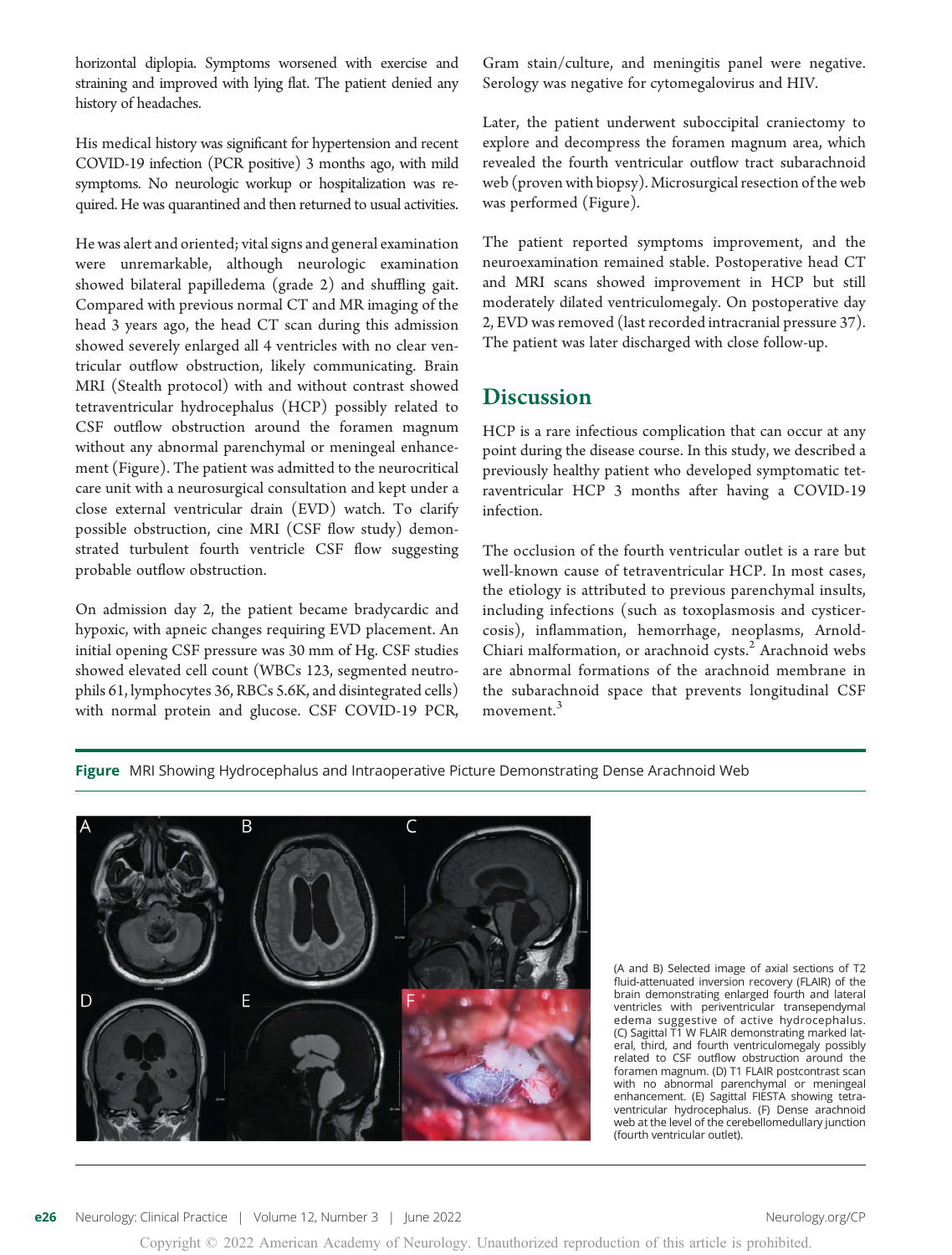#### PRACTICAL IMPLICATIONS

A pearl of wisdom for the practicing clinician: Consider COVID-19 as the cause of hydrocephalus of unclear etiology.

The pathophysiologic mechanism of increased intracranial pressure and HCP is still unclear; a couple of proposed mechanisms could explain CNS invasion in COVID-19. Recent studies have shown that the interaction of SARS-CoV-2 viral spike proteins with angiotensin-converting enzyme 2 receptors on the olfactory epithelium leads to potential transsynaptic retrograde transmission through the olfactory nerve into the CNS.4-6 Similarly, an abundance of these receptors in the choroid plexus of the lateral ventricles could be another pathway.<sup>4,5</sup> This proposed interaction between the virus and the choroid plexus could potentially alter the CSF flow dynamics, resulting in an arachnoid web formation.<sup>4,5</sup> Another proposed mechanism is bloodstream viral spike protein infecting the cerebral endothelium, which results in blood-brain barrier dysfunction and viral CNS invasion.<sup>4-6</sup>

# Conclusion

We presented a symptomatic tetraventricular HCP case caused by an arachnoid web successfully treated with microsurgical fenestration surgery. Although it cannot be certain that arachnoid web and HCP occurred secondary to COVID-19 infection, the temporal correlation, given the recent viral infection and normal prior imaging, supports a causal relationship, and further studies are needed to understand this association. Nonetheless, recent COVID-19 infection should be kept in the differential diagnosis by the treating physician for HCP of unclear etiology.

#### Study Funding

The authors report no targeted funding.

#### Disclosure

The authors report no disclosures relevant to the manuscript. Full disclosure form information provided by the authors is available with the full text of this article at [Neurology.org/cp.](https://cp.neurology.org/lookup/doi/10.1212/CPJ.0000000000001174)

#### Publication History

Received by Neurology: Clinical Practice October 6, 2021. Accepted in final form March 3, 2022.

#### **Appendix Authors**

| Name                          | Location                                                                                     | Contribution                                                                                                                                                                                                        |
|-------------------------------|----------------------------------------------------------------------------------------------|---------------------------------------------------------------------------------------------------------------------------------------------------------------------------------------------------------------------|
| Chetan Saini,<br>МD           | Department of Neurology,<br>University of Tennessee<br>Health Science Center,<br>Memphis, TN | Drafting/revision of the<br>manuscript for content,<br>including medical writing<br>for content; major role in<br>the acquisition of data;<br>study concept or design;<br>and analysis or<br>interpretation of data |
| Ghaida Khalaf<br>Zaid. MD     | Department of Neurology,<br>University of Tennessee<br>Health Science Center.<br>Memphis, TN | Drafting/revision of the<br>manuscript for content,<br>including medical writing<br>for content; major role in<br>the acquisition of data;<br>study concept or design;<br>and analysis or<br>interpretation of data |
| Leila<br>Gachechiladze.<br>МD | Department of Neurology,<br>University of Tennessee<br>Health Science Center.<br>Memphis, TN | Drafting/revision of the<br>manuscript for content,<br>including medical writing<br>for content; major role in<br>the acquisition of data;<br>study concept or design;<br>and analysis or<br>interpretation of data |
| Rashi Krishnan.<br>МD         | Department of Neurology,<br>University of Tennessee<br>Health Science Center,<br>Memphis, TN | Drafting/revision of the<br>manuscript for content,<br>including medical writing<br>for content; major role in<br>the acquisition of data;<br>study concept or design;<br>and analysis or<br>interpretation of data |

#### References

- Zubair AS, McAlpine LS, Gardin T, Farhadian S, Kuruvilla DE, Spudich S. Neuropathogenesis and neurologic manifestations of the coronaviruses in the age of Coronavirus disease 2019: a review. JAMA Neurol. 2020;77(8):1018-1027.
- 2. Cuoco JA, Benko MJ, Klein BJ, Keyes DC, Patel BM, Witcher MR. Idiopathic fourth ventricular outlet obstruction misdiagnosed as normal pressure hydrocephalus: a cautionary case. Surg Neurol Int. 2020;11:305.
- 3. Aiyer R, Voutsinas L. An overview of arachnoid webs. J Neurol Neuromed. 2016;1(6):66-68. 4. Chen R, Wang K, Yu J, et al. The spatial and cell-type distribution of SARS-CoV-2
- receptor ACE2 in the human and mouse brains. Front Neurol. 2020;11:573095. 5. Hoffmann M, Kleine-Weber H, Schroeder S, et al. SARS-CoV-2 cell entry depends on
- ACE2 and TMPRSS2 and is blocked by a clinically proven protease inhibitor. Cell. 2020;181(2):271-280.e8.
- 6. Thaís de Maria Frota V, Nóbrega PR, Glauber de Menezes F, et al. Normal pressure hydrocephalus associated with COVID-19 infection: a case report. BMC Infect Dis. 2022;22(1):216.